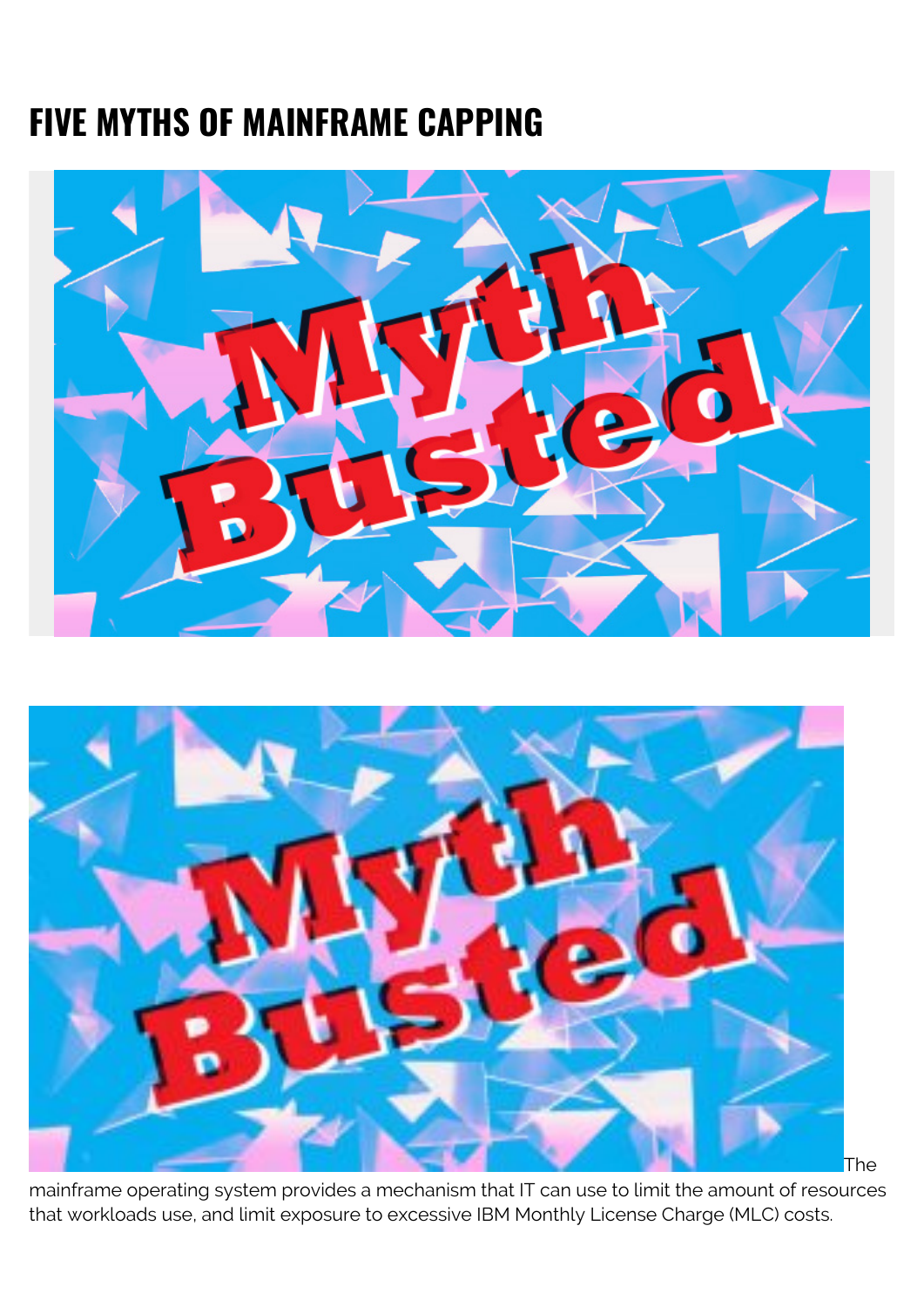Defined Capacity, or capping, can be set at specific levels by IT, but the consequence is that when work reaches the cap, the operating system will not allow any additional MSUs to be used, so workloads will be delayed. The potential for creating service level impacts to critical business work has made many mainframe users reluctant to use capping. As a result, there are some misconceptions about the risks and rewards of using capping. This blog explores five of them.

### 1. **If I cap, I put business services at risk.**

An effective capping strategy does not have to put business services at risk. Caps that are setup correctly account for the different importance levels of workloads and ensure that high importance work gets the resources it needs, and may restrict low importance work where delays are acceptable. Workload volumes vary widely over time, so getting "the one right cap" that is safe for all time periods is just not attainable using native tools.

With the digitally-driven volatile and variable work impacting mainframe systems, an effective capping solution needs to dynamically and automatically adjust capacity limits across LPARs to ensure there is no risk to business services. The solution needs to evaluate workload priority, available capacity and the relative cost of MLC products running on the various LPARs. This should be accomplished under control of a policy you set. One that defines workload priorities, target MSU consumption and the cost of MLC products on LPARs. With this approach, you can mitigate risk to critical work, and achieve lower MSU consumption and lower MLC costs.

For a more detailed discussion of how to cap without risk, view this [webinar](https://www.youtube.com/watch?v=vi9Ti81igq0).

# 2. **Capping may avoid excess charges, but it cannot reduce my ongoing MLC costs.**

This is true of standard manual capping approaches. The volatility and variability of workloads on the system dictate that caps be set to avoid excess charges, but do not constrain any priority work running on the systems. As a result, caps are usually set high to prevent excessive charges and avoid workload impacts. However this eliminates opportunities to reduce costs. Standard capping mechanisms cannot address variability/volatility, differentiate workload priorities, or recognize excess capacity that may exist across the environment.

However, an automatic, dynamic capping adjustment approach protects against excessive usage and ensures that priority work is not resource constrained, while lowering total MSU consumption, and MLC costs. This approach dynamically adjusts caps to align priority workload requirements and available unused capacity on other LPARs. It moves cap space between them as the variability of the workloads dictates. In shifting excess capacity across LPARs, this capping approach also has to be aware of the relative cost of the MLC products which are running on each LPAR in order to avoid inadvertently increasing overall MLC costs.

## 3. **Capping doesn't work with variable and volatile workloads.**

As discussed in Myth #2, a dynamic capping mechanism is the key to actually reducing MLC costs. The automatic, dynamic, workload-aware and MLC cost-aware approach is ideal for handling variable and volatile workloads, which are being driven by digital engagement. A capping approach that examines workload activity and priorities in real time, can make cap adjustments that accommodate workload changes, and balances required service levels, capacity and costs. This approach ensures service quality and cost optimization, even when